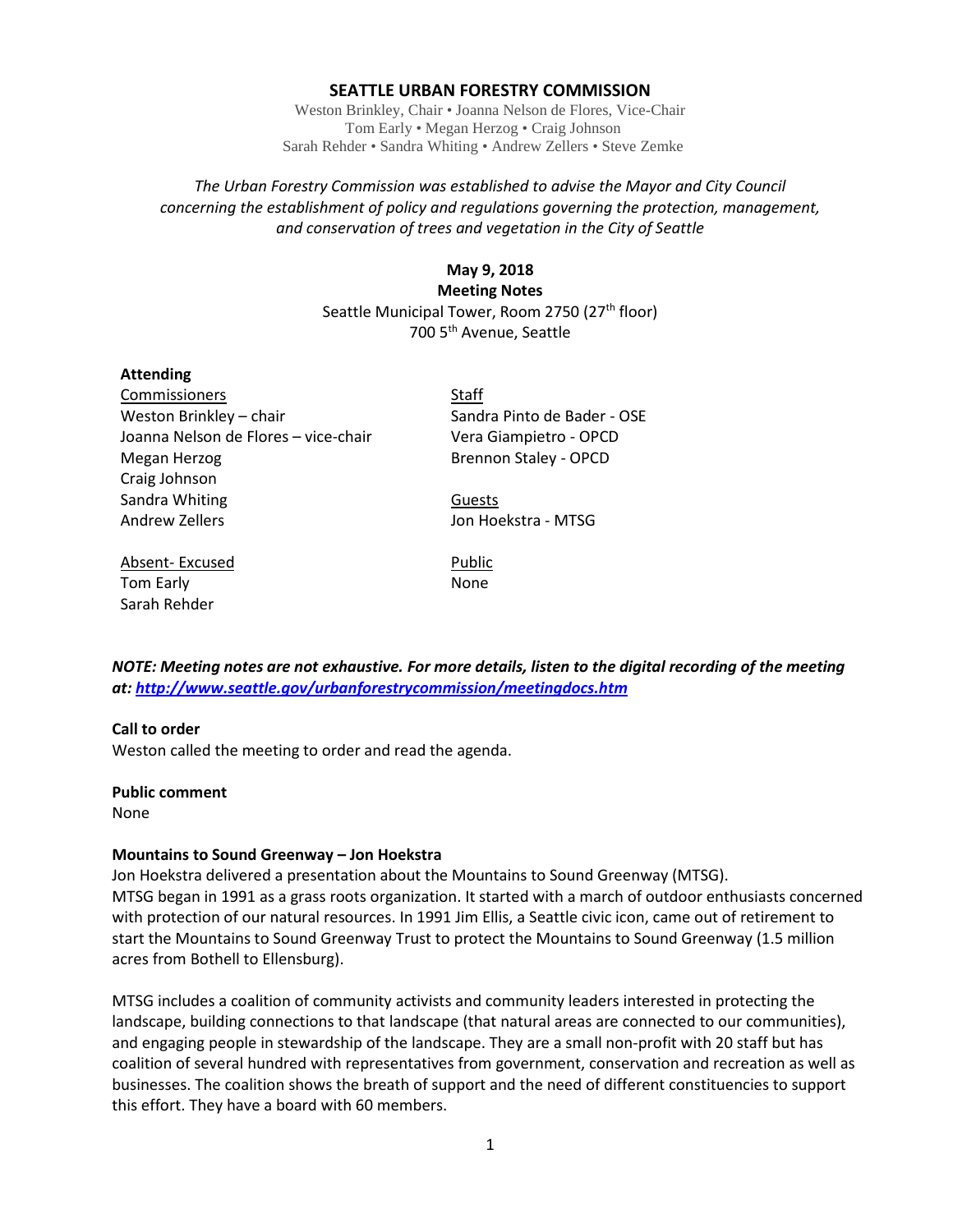The focus on landscape in the early years was crucial. There is a big gap in land ownership between the public lands in Kittitas County and the Seattle urban core. 450,000 acres of private land have been acquired since 1990.

They work with volunteers to engage in ecological restoration and trail work. They educate around 3,000 students per year and focus on schools in South Seattle that qualify for reduced lunch because those students are more likely to have less contact with natural areas.

Priority initiatives include:

- Snoqualmie River Valley (Woodinville up to North Bend and Snoqualmie Falls)
- Middle Fork Snoqualmie
- Urban & Edge communities
- Upper Yakima basin, and
- National Heritage area designation

The trail starts at Jose Rizal Park and end in Ellensburg (people can continue on all the way to Spokane).

The Middle Fork Snoqualmie River encompasses 110,000 acres and is 40 minutes from Seattle. They had to buy up part of the forest, which was a dangerous place with a poor access road. The Trust acquired the private land, cleaned it up, and was transformed into a national park quality place. The valley is not clean, safe and accessible. Working to provide infrastructure to direct activities and not have the place be overrun.

Mstgreenway.org/bettermiddlefork is the website to get more information about their efforts to make the Middle Fork valley be designated as a heritage area.

Other interesting news:

- They will be doing a carbon credit pilot to test the viability for urban forests to be a viable source of funding through carbon credits.
- They are working on establishing proper forest management to reduce forest overstock and reduce the threat of forest fires.
- They are actively contributing to King County's Million Trees Campaign.
- They are just starting to think about what the Greenway means inside the city. What should the city look like and how can they help increase canopy cover.

NOTE: The UFC asked a number of questions from Jon Hoekstra. To hear the details of the conversation please go to the digital recording at: *<http://www.seattle.gov/urbanforestrycommission/meetingdocs.htm>*

### **Updates to Seattle's Green Factor Director's Rule – Brennon Staley & Vera Giampietro**

Vera Giampietro and Brennon Staley are both working on MHA. They briefed the UFC last September. Today they want to talk about the Director's Rule for Green Factor which provides guidance on how to apply the code. Council is reviewing proposed Green Factor changes as part of MHA legislation.

Green Factor is the City's landscaping requirement for new development in multi-family and commercial zones (including industrial commercial zones). It was first adopted in 2006 and was updated in 2010. The Director's Rule was last updated in 2015.

Green Factor stated benefits:

- Improves the look and feel of a neighborhood
- Reduces stormwater runoff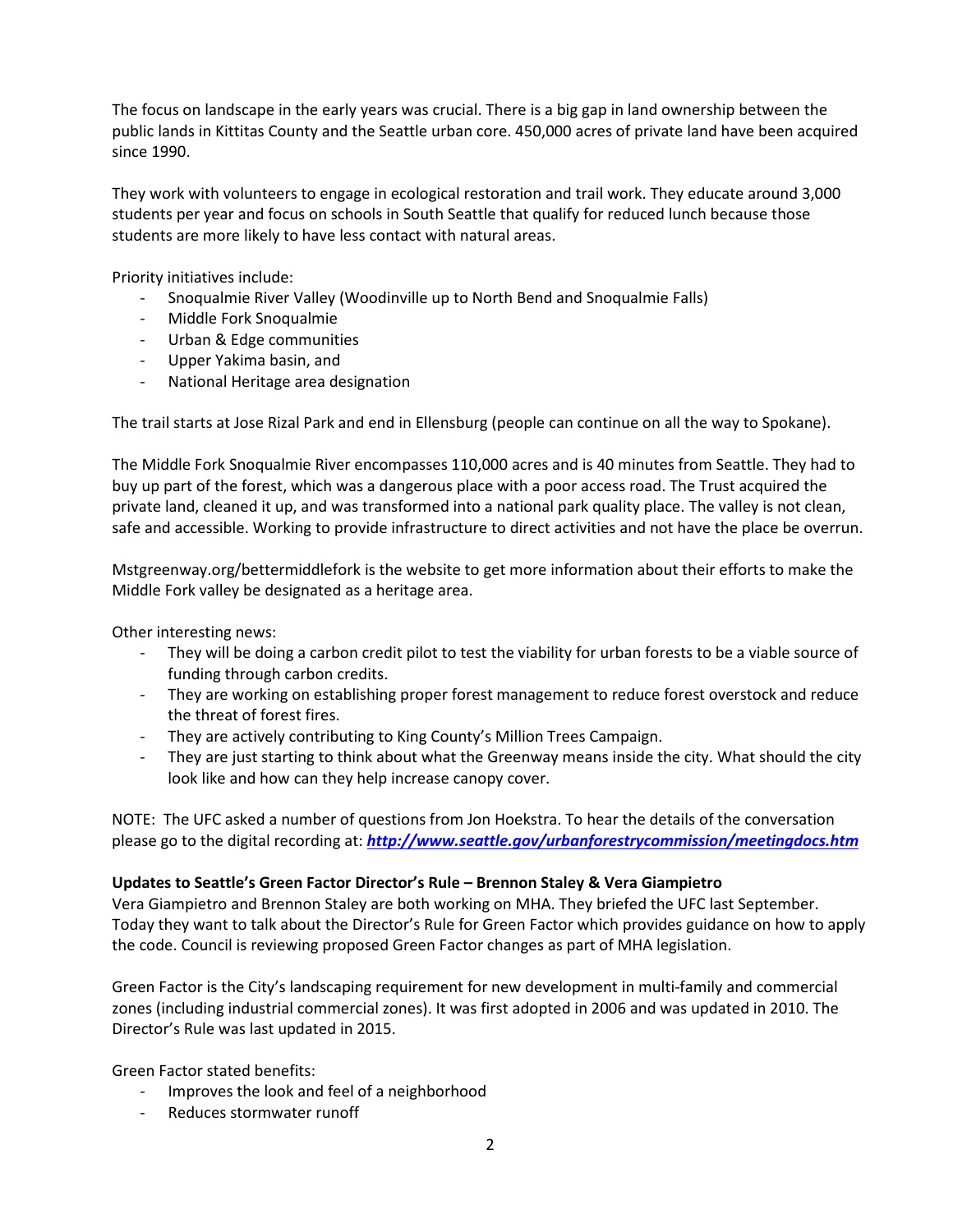- Cools cities during heat waves
- Provides habitat for birds and beneficial insects
- Supports adjacent businesses
- Decrease crime

Qualifying landscape elements:

- Trees
- Shrubs and other low plantings
- Groundcovers
- Vegetated walls
- Green roofs
- Structural soils

When landscape architects and other professionals work on designing landscapes within developments there are several materials provided for guidance:

- Code (23.86.019)
- Director's rule 30-2015, and
- Score Sheet

OPCD works on policy and code changes. SDCI still owns this as the regulating agency. They are working closely together. OPCD is updating the Green Factor as part of the Mandatory Housing Affordability process and after receiving community feedback as well as issues identified with the Director's Rule.

What Green Factor is trying to achieve:

- Improve aesthetic quality of landscape elements
- Improve survivability of landscape plantings
- Mitigate experience of building height and bulk
- Transition to the pedestrian scale
- Improve landscape performance
- Increase overall health, wellbeing, and livability benefits associated with nature contact.

### Timeline:

- Expected MHA vote at Council is August/September 2018
- Introduce Director's Rule prior to vote in June/July 2018.

What changes are being considered:

- Clarify irrigation requirements
- Apply maintenance requirement for longer duration
- Increase and clarify soil requirements for trees
- Update and clarify vegetated wall requirements
- Indicate responsibility for landscaping in the ROW
- Align with tree and plant lists used elsewhere in the City (SPU, SDOT)
- Ensure consistency with Stormwater Code and ROW Improvements Manual
- Improve user experience for designers.

### Next steps:

- Circulating draft DR update with SDCI, OSE, SDOT, and SPU staff
- Testing updates with landscape designers and UFC
- Anticipate final draft in July
- Requires 21-day comment period